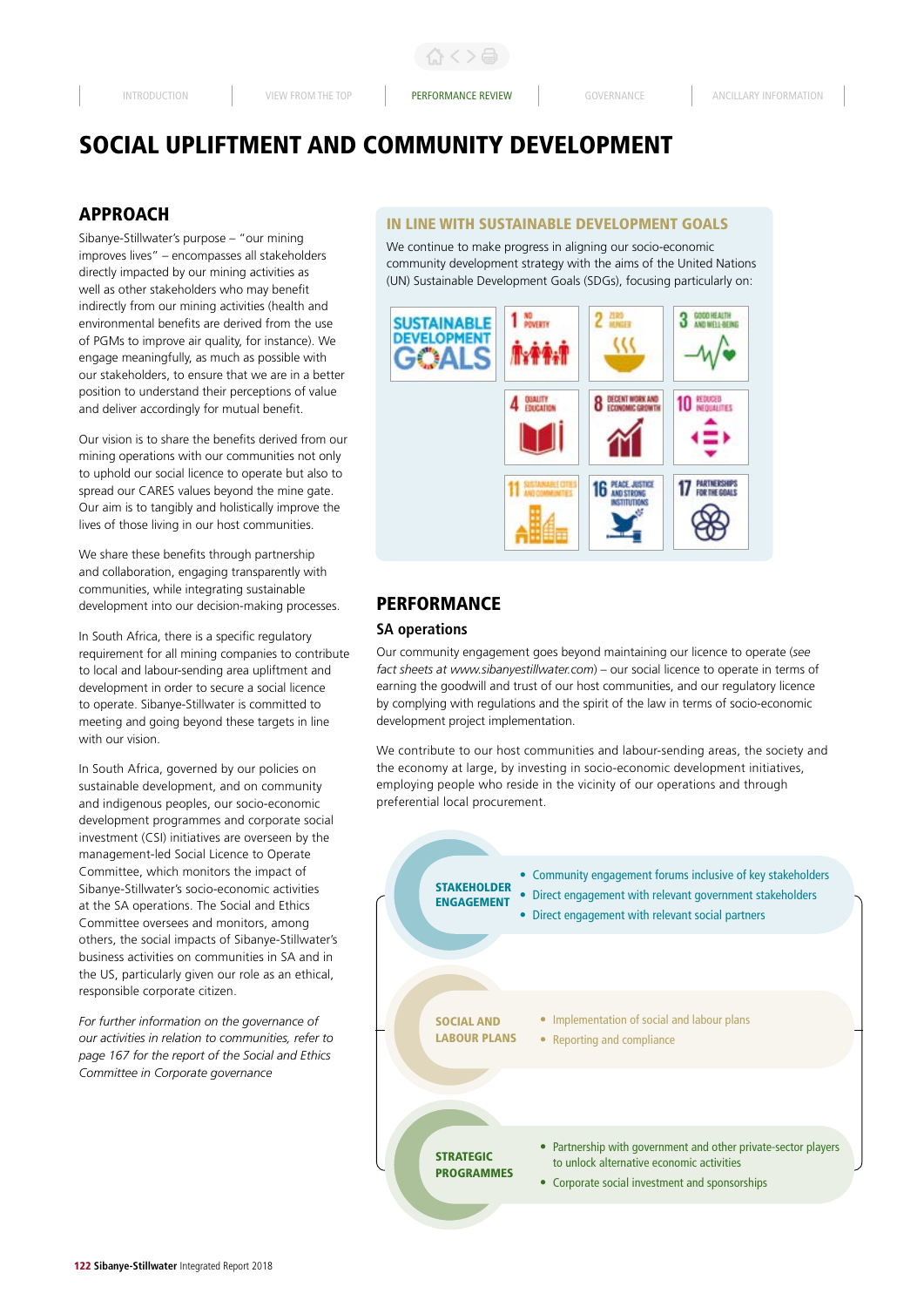INTRODUCTION VIEW FROM THE TOP **PERFORMANCE REVIEW** GOVERNANCE ANCILLARY INFORMATION

In line with our approach to creating and sharing value, a stakeholder perception index has been developed to measure and monitor stakeholder perceptions. Initial testing of the index was conducted among selected stakeholder groupings, including communities in the vicinity of our gold operations on the West Rand and in the Free State in 2018. The index highlighted the following challenges, which we have reviewed and are responding to accordingly:

- **Employment** All job applicants have to undergo medical fitness tests, and criminal and credit record checks, before they are employed by Sibanye-Stillwater. This process has been misinterpreted by the communities as an attempt to limit local employment.
- **Legacy issues and transparency** an unintended consequence of the growth and changes Sibanye-Stillwater has undergone since it was established in 2013. Where legacy issues exist, due to unresolved historic issues with companies that owned the assets prior to us taking ownership, they are not ignored. Sibanye-Stillwater engages with communities in seeking resolutions.

• **Lack of local procurement opportunities** – a major concern across communities in South Africa. To address this concern, the following activities will be undertaken in 2019, which are part of the implementation of the Enterprise and Sustainable Development Strategy:

- **Small, medium and micro enterprise (SMME) workshops** to help capacitate local SMMEs and co-operatives, and to provide information on procurement opportunities at Sibanye-Stillwater in collaboration with the Local Economic Development Department of Rand West City Municipality, Gauteng Enterprise Propeller, Small Enterprise Finance Agency and Phakamani Impact Capital
- **Local procurement open days** provide information to SMMEs who will also benefit directly from the services of the enterprise and supplier development (ESD) centres, which will be established in all our operating areas in 2019

*For further detail, see Stakeholder engagement on page 56 of this report* 

## STAKEHOLDER ENGAGEMENT CONTEXT

- **Unstable community relationships:** impact of historically poor relationship with the mining industry
- **Lack of accountability by local government:** service delivery issues
- **Legacy issues:** unfulfilled and unrealistic expectations, greater discontent and impatience
- **High rate of unemployment** highly literate but unemployed youth

## STAKEHOLDER PERCEPTIONS

In our engagement with communities around our gold operations on the West Rand and in the Free State, specifically to test our new Stakeholder Perception Index engagement tool, we found historic misperceptions of a culture of non-engagement. Specifically, there were misperceptions of malicious intent, particularly relating to procurement, environmental issues, care and maintenance, and socio-economic development programmes.

The study also highlighted gaps in the municipality-led Integrated Development Plan (IDP) process, which is meant to determine and prioritise the needs of communities that ultimately inform our social and labour plans (SLPs). There is also an apparent misunderstanding of SLP funding and related responsibilities.

Communities are frustrated, believing that the mines do not respond to their grievances, particularly in relation to CSI, procurement and employment.

Regular communication is critical but structured communication platforms have not yet been established for Sibanye-Stillwater to proactively reach aggrieved communities. Existing engagement forums have formal memoranda of understanding but delivery is inconsistent and ineffective. Communities are reluctant to accept a single engagement platform as organised labour does not have to engage in this manner.

#### **Solutions**

Management has reviewed the outcome of the study and conducted feedback sessions with the communities. It has been recommended that we:

- Focus on educating communities about our business and their rights
- Increase consultation, internally and externally, on SLPs and related responsibilities
- Assist communities to organise themselves so that engagement is constructive
- Close historical gaps in procurement and socio-economic development
- Support CSI and environmental programmes identified by local communities
- Create consistent and open channels of communication
- Implement effective conflict resolution/complaints mechanisms
- Refocus all social interventions on the social closure strategy (life after mining/ avoiding the creation of ghost towns)

We have improved governance of our internal processes to monitor and audit stakeholder engagement, including the development of a heat map to track the quality of relationships. A new issues resolution framework has been developed, aimed at ensuring community and stakeholder concerns are resolved speedily. This framework includes establishing grievance/complaints procedure so that communities and other stakeholders are more easily able to contact Sibanye-Stillwater and report their concerns. The latter was in response to criticism that we were not accessible. A hotline has been set up to facilitate contact with Sibanye-Stillwater, and community roadshows have been undertaken to explain procedures and processes implemented.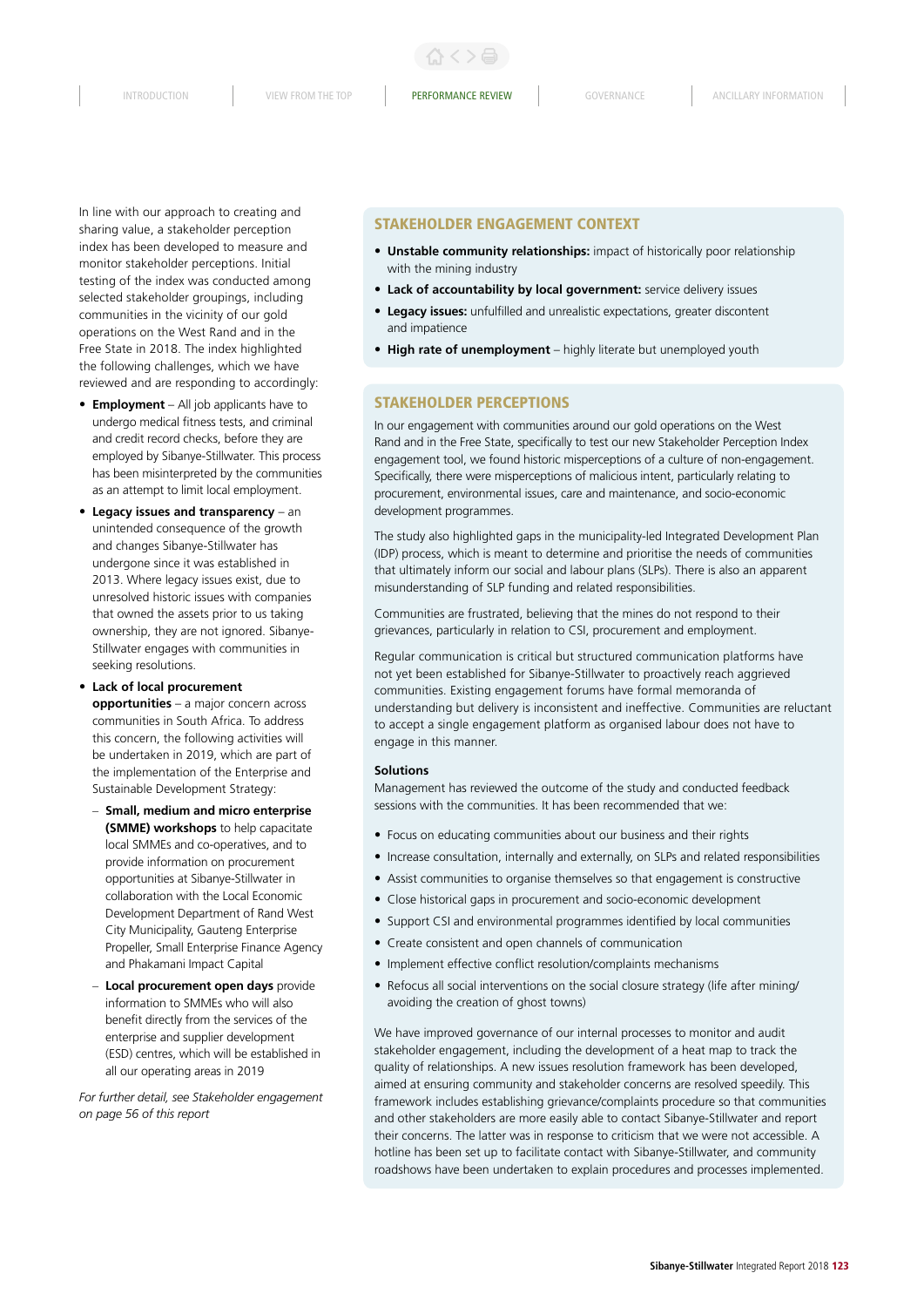ひくと骨

# **SOCIAL UPLIFTMENT AND COMMUNITY DEVELOPMENT CONTINUED**

### COMMUNITY COMPLAINTS PROCEDURE

A new community complaints procedure has been instituted. Its objective is to ensure that every issue or complaint is captured in a register, resolved and feedback provided to stakeholders within a stipulated turnaround time. In this way, issues will all be resolved before they develop into disputes.

An issues register has also been established to track grievances, monitor related engagement, prioritise issues raised and monitor time taken to resolve. A timeline for responses is also included to track regular, ongoing feedback. To maintain relationships based on trust, it is important that we deliver on our promises, and this framework will help to ensure that we do so.

There is also greater co-operation internally to address and resolve issues raised, such as employment and procurement opportunities.

A community immersion programme involving the executive and senior management of Sibanye-Stillwater aimed to promote understanding of the state of the communities around our mining operations and accompanying alternative economic activities in the Rand West City Local Municipality. Senior management visited communities residing in Glenharvie (mainly our employees), Venterspost, Simunye, Bekkersdal and Mohlakeng, guided by people who are familiar with the areas. The visit included engagement with key community leaders and interaction with project beneficiaries of the social development projects.

Subsequent to the immersion, some senior managers and departments pledged the following donations:

- Food and vegetable seedlings for an orphanage in Simunye
- Prefabricated recreational/office structures at a centre for elderly people in Simunye and a community-based organisation in Bekkersdal
- Vegetable seedlings and perimeter fencing at the youth agricultural project in Simunye
- Waste recycling bins for a woman-led project in Simunye
- Possible procurement opportunities for community business structures and for the SLP projects supplying garments and fresh produce
- Community leadership development training for community leaders at the Gordon Institute of Business Science
- CCTV surveillance system troubleshooting at a shelter for abused women

## SOCIAL CLOSURE PLANNING

Our social closure framework and plans, in relation to our socio-economic programmes, have been finalised. Planning for the related stakeholder engagement has begun. This framework and its accompanying plans go beyond mining and are more extensive than our SLPs, which are based on compliance.

In developing these plans, we are collaborating and strategising with municipalities, district and local, to identify economic activities that will endure post-mining. The plans, which will align with regional IDPs, will be driven and owned by the municipalities.

# SOCIAL COMPACT PROGRAMME IN RUSTENBURG

As an initial step, we have engaged with the Rustenburg Local Municipality. An understanding of their vision for the future will feed into our regional social closure plans and into projects to be included in our SLPs. A specialist service provider was contracted to implement Phase 1 of a social compact programme in Rustenburg where we particularly need to earn the trust of our stakeholders. The programme included engagement with various stakeholder groupings to address their concerns and to work towards a common vision for mutual benefit.

"To maintain relationships based on trust, it is important that we deliver on our promises"



**We sponsor scholar patrols at local schools in Rustenburg, South Africa, to ensure that children are safe**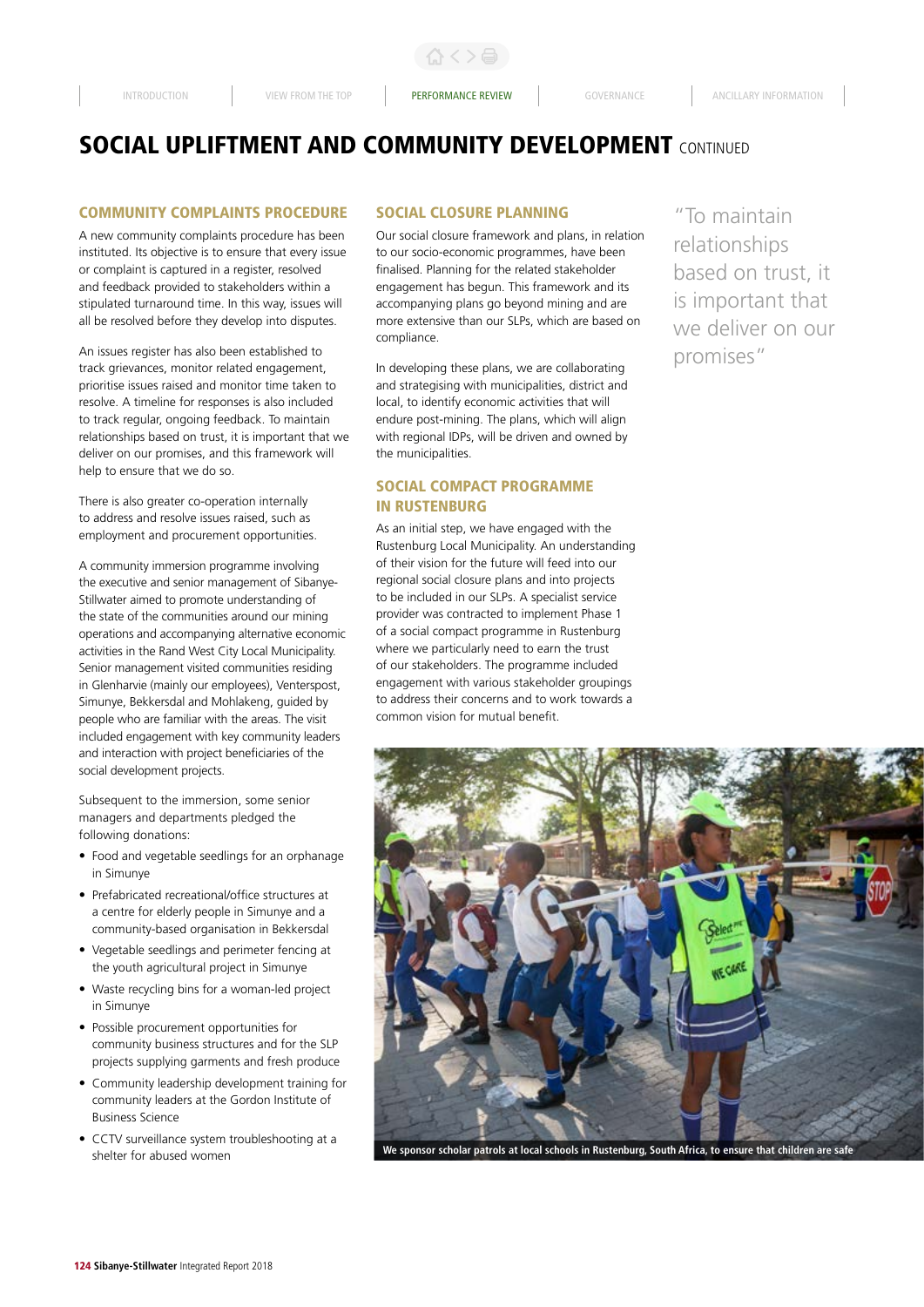### BOKAMOSO BA RONA AGRICULTURAL-INDUSTRIAL INITIATIVE

The Bokamoso Ba Rona initiative is a unique, collaborative, multi-stakeholder approach to promoting sustainable economic activity through the development of a large-scale agriculture and bio-energy hub in areas of the greater West Rand District Municipality. Currently, the local economy depends predominantly on mining and there is a need to diversify economic activity. To this end, Sibanye-Stillwater has contributed 30,000ha of land, which is a substantial contribution to the sustainability of the local economy beyond mining, and an initiative that has been embraced and adopted by government.

This extensive regional project is part of the West Rand District Municipality's Accelerator Programme aimed at promoting economic activity and ensuring the district's economic viability.

The aims of the Bokamoso Ba Rona initiative are to:

- facilitate creation of a sustainable post-mining economy
- promote employment by emphasising labour-intensive opportunities with focus on agriculture
- accelerate transformation by creating opportunities and providing ongoing development and training for local communities
- facilitate comprehensive, sustainable local socio-economic development

On 12 October 2018, we participated in a workshop to determine the level of interest in establishing the Bokamoso Ba Rona agricultural-industrial activities in areas of the West Rand district surrounding Sibanye-Stillwater mining operations, and to learn about the potential value propositions, capabilities and modalities of involvement that interested stakeholders envisaged.

Responses indicated keen interest in pursuing agricultural ventures and, considering prior experiences with agricultural-industrial initiatives, the need to pursue a structured approach was identified.

It was therefore decided to establish a strategically planned and enabling framework for a sustainable programme that would serve the socio-economic development requirements of the district. It is particularly important to establish an effective agricultural-industrial value chain with planned related activities to ensure availability of critical resources and support structures, and to facilitate finance and access to markets.

A suitably qualified and experienced programme manager will provide strategic leadership, with oversight by the principals responsible for leading structured processes, to secure participation by the wide range of role players required to give effect to the programme's strategic scope. Support will also be provided to SMMEs on delivering in line with the broader strategy, and on producing to the required quality and quantity. Existing smaller agricultural projects will feed into this larger project.

This initiative is in the planning stages with implementation still some way off. Given the complexity and scope of this ground-breaking initiative, there will be significant challenges to overcome. As the debates on land reform have highlighted, successful commercial agricultural-industrial ventures depend on far more than just access to land. The commitment and co-operation and alignment of the partners – business, local and national government, and the investment community – are vital.

A memorandum of understanding has been entered into with the partners, which include the West Rand Development Agency, the Gauteng Infrastructure Financing Agency and the Far West Rand Dolomitic Water Association. Other stakeholders include the Public Investment Corporation, the Department of Planning, Monitoring and Evaluation, the Merafong City Local Municipality and the Rand West City Local Municipality.

*For more information on this programme, visit www.sibanyestillwater.com*



**Beneficiaries of the REAP WHAT YOU SOW project grow fresh produce that generates a sustainable income**



**Community members working in REAP WHAT YOU SOW, close to the SA gold operations, benefit from the co-operative project**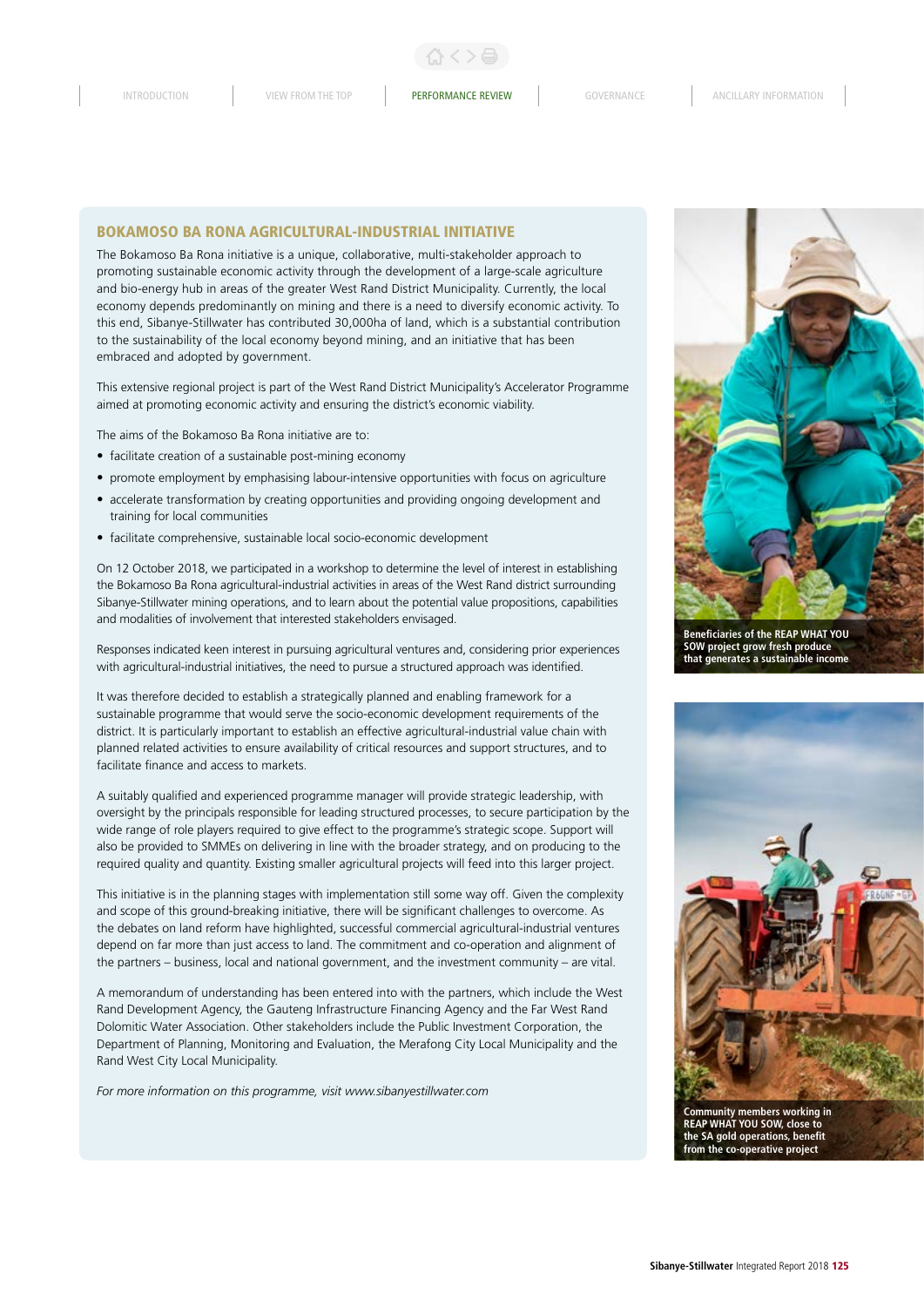INTRODUCTION VIEW FROM THE TOP **PERFORMANCE REVIEW** GOVERNANCE ANCILLARY INFORMATION

合く>台

# **SOCIAL UPLIFTMENT AND COMMUNITY DEVELOPMENT CONTINUED**

"Internal governance of SLPs is undertaken through forums designed to monitor and evaluate implementation"



**an award-winning piggery – a community project close to the SA PGM operations**



**income in North West Province**

# MINING CHARTER AND SOCIAL AND LABOUR PLANS

The latest amendment of the Mining Charter was released in September 2018 and the accompanying implementation guidelines on 19 December 2018.

Before work begins on its implementation on 1 March 2019, there will be a series of internal workshops to promote a better understanding of the requirements and to identify gaps.

The following salient points apply to our operations:

- Existing mining right holders, licence and permit holders must implement the Mining Charter 2018 from 1 March 2019
- Before 1 March 2019, existing right holders, licence and permit holders must maintain compliance with the requirements of the Mining Charter 2010
- The first annual report on the Mining Charter 2018 must be submitted to the Department of Mineral Resources on or before 31 March 2020
- Although our socio-economic development focus has moved beyond SLPs, they are nevertheless important, especially in terms of regulatory compliance.

*For a summary of our SLP projects and their impact, refer to www.sibanyestillwater.com*

#### SLP STATUS

- **Driefontein and Kloof:** Following submission of the SLPs for the five-year period 2017-2021 to the Department of Mineral Resources, requested changes were made and plans were resubmitted. We await final approval.
- **Beatrix:** The SLP for 2017-2021 has been approved and implementation is underway.
- **Burnstone:** The SLP for 2017-2021 has been submitted to the Department of Mineral Resources and we await approval. To align the SLP's local economic development (LED) programme with the Dipaleseng Local Municipality's IDP, agriculture was prioritised to address food security.
- **Cooke:** Under care and maintenance, expenditure for SLPs has been stopped.
- **Rustenburg operations:** The SLP for 2016-2020 has been approved and implementation is underway.
- **Kroondal:** In terms of the current SLP (2016-2020), the LED project backlog is being addressed and implemented by Anglo American Platinum as per the pooling and sharing agreement with Sibanye-Stillwater. **A piggery generates a sustainable**

The project backlog reported to the Department of Mineral Resources for the Cooke and Kroondal SLPs is expected to be completed by the end of 2019.

We plan to implement a data system to better manage and monitor our performance. This will enhance reporting on our performance and compliance, which is important as our mining rights depend on this. Internally, there is a gap in our understanding of obligations and responsibilities in terms of our SLPs. Training workshops, which began in January 2019, will be conducted across the SA operations to align understanding of the regulatory environment and internal reporting, to build capacity and to ensure that we deliver and comply in terms of our commitments and regulations. Organised labour will participate in these workshops.

Mining for non-miners training was conducted for Rand West City Local Municipality LED officials as well as members of the mayoral council responsible for economic development and planning, and corporate support services in 2018. Sibanye-Stillwater also conducted this course for portfolio heads and officials of the Rand West City and Merafong City local municipalities.

## **GOVERNANCE**

Internal governance of SLPs is undertaken through forums designed to monitor and evaluate implementation and Mining Charter obligations although this is not required by law. Meetings are convened quarterly with management and organised labour. In 2018, the gold operations held three official SLP forum meetings. At Kloof, a number of additional engagements were aimed at resolving disagreements about SLP targets. At the Rustenburg and Kroondal operations, SLP forum structures were set up in 2018.

Training workshops will be conducted in early 2019 to build capacity across the Group with focus on recruitment and skills development.

Sibanye-Stillwater has also initiated community forums to encourage constructive dialogue and to keep abreast of the impacts of the business and communities. In the Merafong area, close to the gold operations, three community forums were held in 2018.

In addition to community training provided on agriculture, leadership and enterprise development, Sibanye-Stillwater has extended Care for iMali to communities (*see fact sheet at www.sibanyestillwater.com*). Community training on alternative economic skills also covers paraplegic rehabilitation, offered to former and current employees, and portable skills training (such as welding, plumbing, bricklaying, sewing and carpentry) by the Sibanye-Stillwater Academy in line with SLP targets.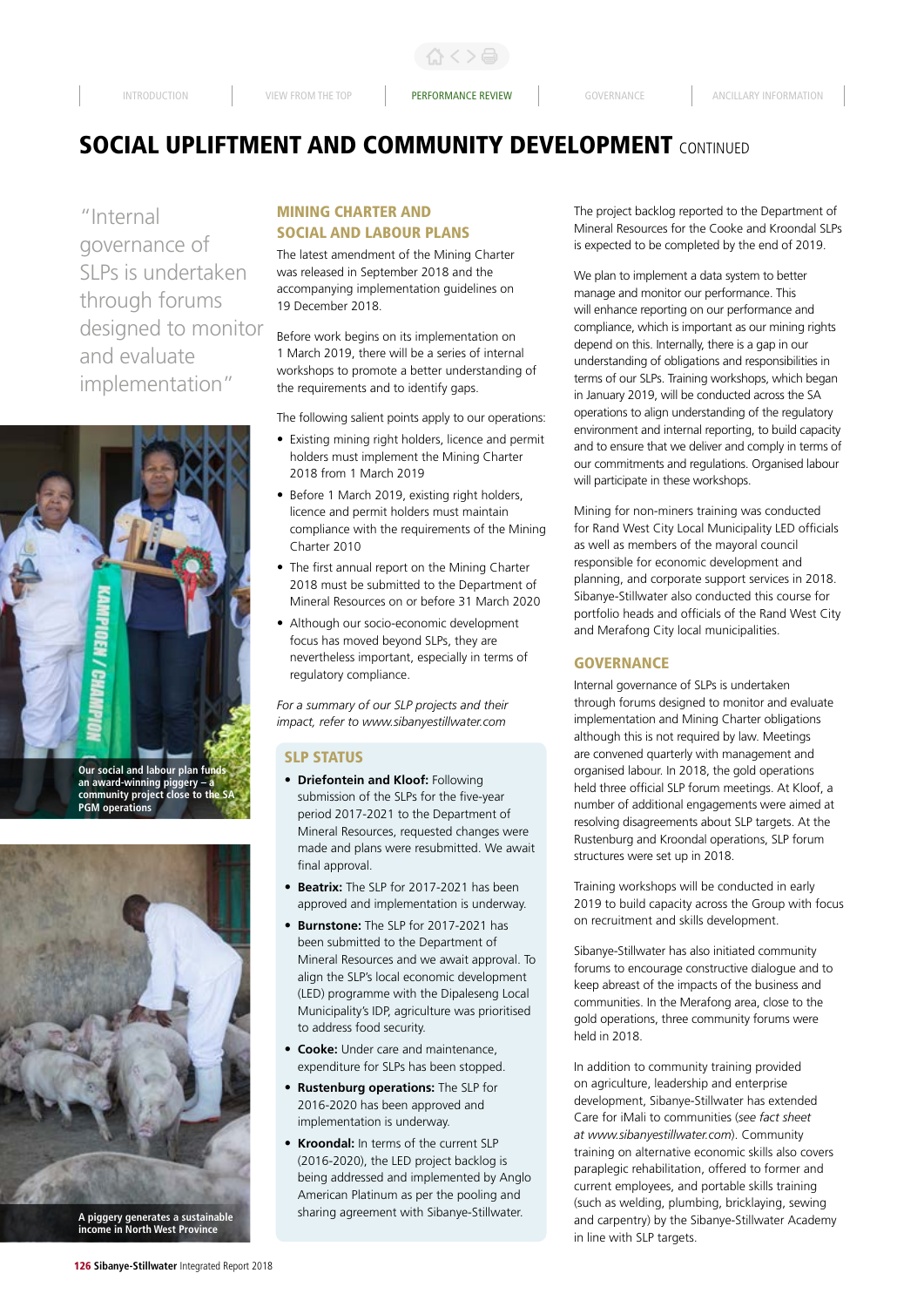#### **SA operations: Socio-economic development expenditure** (R million)

|                                                          |              | 2018  |            |       | 22017 |             |              | 22016 |             | 22015 | 22014 |
|----------------------------------------------------------|--------------|-------|------------|-------|-------|-------------|--------------|-------|-------------|-------|-------|
|                                                          | <b>Total</b> | Gold  | <b>PGM</b> | Total | Gold  | <b>PGM</b>  | <b>Total</b> | Gold  | <b>PGM</b>  | Gold  | Gold  |
| Local economic development                               | 18           | 2.6   | 15.4       | 24    | 13    | 11          | 59           | 47    | 12          | 27    | 24    |
| Human resource development                               |              |       |            |       |       |             |              |       |             |       |       |
| Communities                                              | 68.6         | 51.4  | 17.2       | 532   | 340   | 193         | 393          | 321   | 72          | 384   | 353   |
| Employees                                                | 489.5        | 305   | 184        |       |       |             |              |       |             |       |       |
| <b>Employee housing and nutrition</b> <sup>1</sup>       | 772          | 594   | 178        | 586   | 425   | 161         | 181          | 181   | 0           | 197   | 649   |
| <b>Health</b>                                            | 10           | 10    | $\bf{0}$   | 3     | 3     | $\mathbf 0$ | 4            | 4     | $\mathbf 0$ | 6     | 5     |
| <b>Education</b>                                         | 13.7         | 13.7  | $\bf{0}$   | 3     | 3     | $\mathbf 0$ | 4            | 4     | 0           | 62    | 10    |
| Sport, conservation and environment                      | 0.345        | 0.345 | $\bf{0}$   | 0     | 0     | 0           | 0.4          | 0.4   | $\mathbf 0$ |       | 10    |
| Donations, community development<br>and charitable gifts | 2.7          | 2.3   | 0.4        | 10    | 8     | 2           | 15           | 12    | 3           | 14    |       |
| <b>Total</b>                                             | 1,374        | 979   | 395        | 1,158 | 791.5 | 366.5       | 656          | 569   | 87          | 691   | 1,052 |

*1 Expenditure is reported inclusive of value-added tax (VAT) as no VAT is claimed in terms of the relevant Act*

<sup>2</sup> Previously reported human resource development figures included community and employees

## **SA operations: Enterprise development** (R million)

| 2018                        |                  |            | 2017  |      |            |
|-----------------------------|------------------|------------|-------|------|------------|
| $\sqrt{1}$ Total $\sqrt{1}$ | Gold <b>Cold</b> | <b>PGM</b> | Total | Gold | <b>PGM</b> |
| 11                          |                  | 4          |       | 0.5  | 0.5        |

#### COMMUNITY TRUSTS

Several trusts are in place at present. Some are community trusts and others are empowerment trusts. We are endeavouring to ensure that these trusts work while we attempt to combine and consolidate them.

We plan to establish a Group trust early in 2019 into which some of the trusts with similar objectives will be consolidated as a single trust that will implement the company's CSI programmes.

It is envisaged that a foundation will be established to focus on all the social closure programmes designed to transcend the end of life of mine.

#### CORPORATE SOCIAL INVESTMENT

Management of CSI activities at our SA operations is being streamlined to ensure that it is focused and optimises benefits for beneficiaries.

Our policy on donations and CSI was amended in 2018, informed by financial constraints and the need to make an impact in focus areas. Instead of an ad hoc approach, CSI interventions will be funded over a fixed period, from two to three years, depending on the specific focus area.

In the West Wits region, we are supporting three homes for elderly and disabled people with an investment of R1.2 million in monthly food parcels over two and half years while providing the same people with skills to cultivate self-sustainable food gardens for their own consumption and to generate an income.

Our focus in Rustenburg is on supporting early learning development centres in partnership with other role players. To date, we have conducted training for caregivers and managers of the selected centres. Focus in 2019 will be infrastructure upgrades and the provision of learning material.

We are engaging with stakeholders to determine focus areas in the Free State.

#### HUMAN RIGHTS

Sibanye-Stillwater conducts its business in line with national legislation, including the Constitution and the Labour Relations Act, as well as the International Labour Organization.

*For the impact of illegal mining on communities, see the fact sheet: Combatting illegal mining at the SA operations.*

#### **SA operations: Corporate social investment in 2018** (R)<sup>1</sup>

| Year | <b>Total</b> | Gold       | <b>PGM</b> |
|------|--------------|------------|------------|
| 2018 | 26,498,336   | 26,459,175 | 39,161     |
| 2017 | 15,764,552   | 13,789,367 | 1,975,185  |

<sup>1</sup> Corporate social investment already included in socio-economic development table above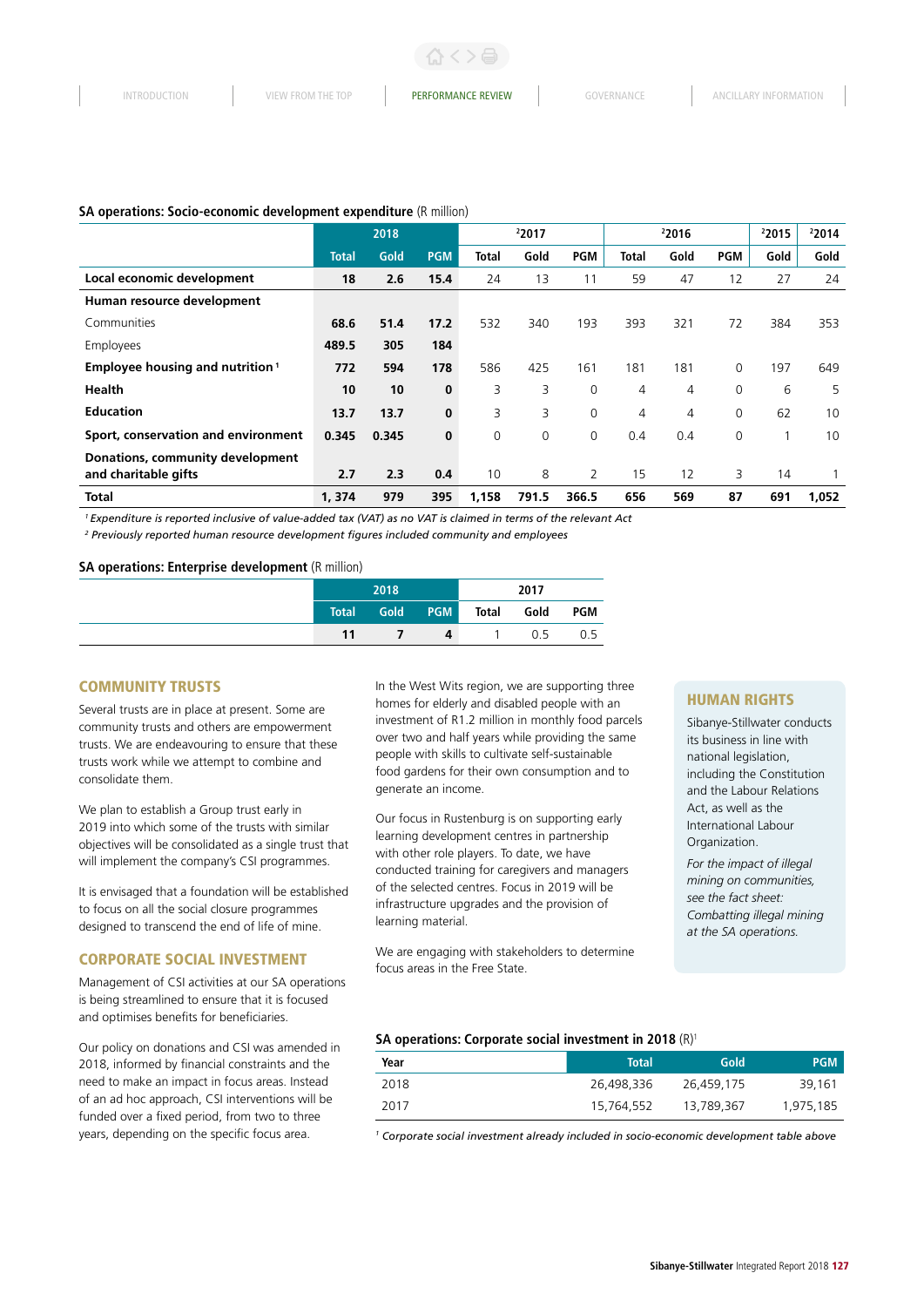# **SOCIAL UPLIFTMENT AND COMMUNITY DEVELOPMENT CONTINUED**

"An intensified programme to unlock opportunities for local suppliers is being rolled out"





## PROCUREMENT AND ENTERPRISE DEVELOPMENT

Participation by local community businesses in our organisation is one way of contributing to the economic development of communities around our mining operations. Local procurement was a major cause of strained relationships between Sibanye-Stillwater and local communities in 2018. A trust-building workshop with local businesses in Rustenburg addressed this by aiming to repair relationships through the transparent sharing of information about what we buy, opportunities available, our processes, and funding assistance as well as enterprise and supplier development programmes for local communities.

An intensified programme to unlock opportunities for local suppliers is being rolled out with focus on ring-fenced commodities and unbundling of opportunities on contracts with large suppliers.

Procuring services from local suppliers remains a challenge. Some of the issues are lack of relevant mining skills, pricing and contract deliveries. We have employed Phakamani, an enterprise development

#### **SA operations: Discretionary BEE procurement 1**

service provider to assist us in coaching and developing the skills required to support sustainable local suppliers. Participation by local suppliers therefore remains relatively low and legislated targets have been set to triple current spend.

Our enterprise and supplier development strategy includes support from financial services provider Phakamani Capital, as well as proactively identifying SMMEs and potential joint ventures, and establishing business centres across our operations. In 2018, 80 loans were approved to the value of R12.9 million for the benefit of 44 SMMEs, including 42 youth and 25 female entrepreneurs, and 593 jobs sustained for the duration of project and/or contract. As part of the interaction with Phakamani, 54 companies were mentored and trained.

A new procurement system called "Coupa" will be rolled out to the SA operations in 2019. This tool will enable effective interactions with our suppliers and make our procurement process more accessible and visible to our communities , and thus encourage involvement.

|                    | <b>Capital goods</b><br>target $(40%)$ | <b>Consumables</b><br>target $(50%)$ | <b>Services</b><br>target $(70%)$ |
|--------------------|----------------------------------------|--------------------------------------|-----------------------------------|
| Gold               |                                        |                                      |                                   |
| Beatrix            | 78%                                    | 84%                                  | 61%                               |
| Cooke 1, 2 and 3   | 49%                                    | 30%                                  | 80%                               |
| Cooke 4            | $0\%$                                  | 66%                                  | 44%                               |
| <b>Driefontein</b> | 73%                                    | 81%                                  | 77%                               |
| Kloof              | 83%                                    | 84%                                  | 70%                               |
| <b>PGM</b>         |                                        |                                      |                                   |
| Kroondal           | 83%                                    | 87%                                  | 81%                               |
| Rustenburg         | 88%                                    | 81%                                  | 84%                               |
| <b>Total</b>       | 82%                                    | 81%                                  | 76%                               |

*<sup>1</sup> The Mining Charter's procurement targets apply to procurement that "excludes non-discretionary procurement expenditure" – this excludes expenditure that cannot be influenced, such as procurement from the public sector and state enterprises. Procurement targets therefore apply to discretionary expenditure over which Sibanye-Stillwater has influence.*

## **SA operations: Total empowerment spend** (2018)

|                                                                          |                  | $%$ of total |
|--------------------------------------------------------------------------|------------------|--------------|
| <b>Black-owned (historically disadvantaged South African) businesses</b> | <b>R</b> million | spend        |
| Male-owned                                                               | 9.005            | 65.01        |
| Women-owned                                                              | 1.874            | 13.53        |
| Total                                                                    | 10.879           | 78 54        |